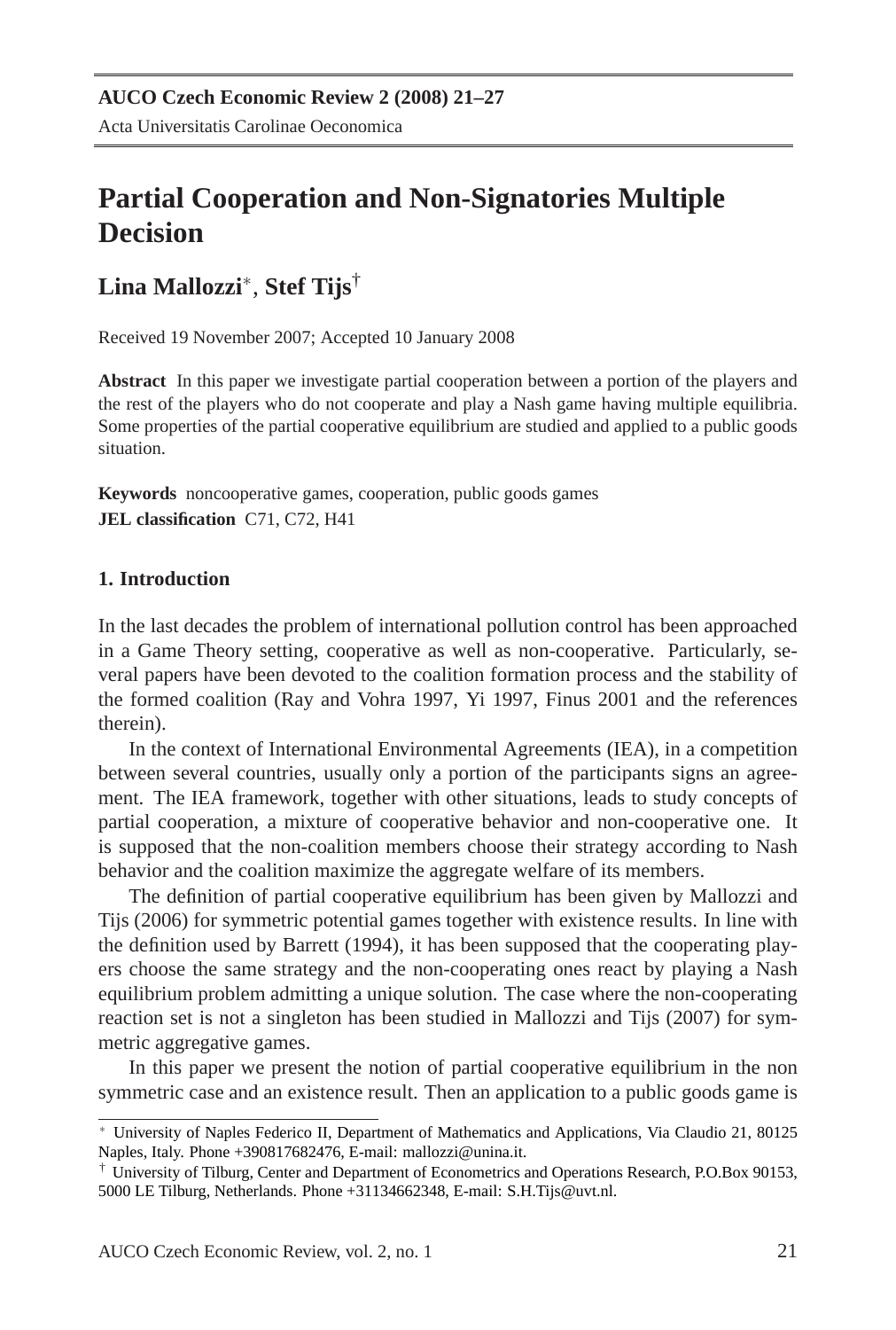discussed. The paper is organized as followed: in Section 2 a more general definition of partial cooperative equilibrium is given and some results are proved; in Section 3 the results are applied to a public goods game; Section 4 concludes indicating some possible generalizations of the obtained results.

#### **2.** λ**-partial cooperation**

Let  $\Gamma = \langle n; X; f_1, ..., f_n \rangle$  be an *n*-person normal form game with player set  $I = \{1, 2, ..., n\}$ , with the same strategy space *X* and payoff function  $f_i: X^n \mapsto \mathcal{R}$  for player  $i \in I$ . If player *i* chooses  $x_i \in X$ , then he obtains a profit  $f_i(x_1, \ldots, x_n)$ . Each player wants to maximize his own profit. We denote by  $x_{-i}$  the vector  $(x_1, ..., x_{i-1}, x_{i+1}, ..., x_n) \in X^{n-1}$ .

A noncooperative behavior between the *n* players is described by the well known concept of Nash equilibrium. A Nash equilibrium is a vector  $\eta = (\eta_1, ..., \eta_n) \in X^n$ such that for any  $i \in I$ 

$$
f_i(\eta_1,\ldots,\eta_n)=\max_{y\in X}f_i(\eta_1,\ldots,\eta_{i-1},y,\eta_{i+1},\ldots,\eta_n).
$$

Let us denote by *NE* the set of the Nash equilibrium profiles of the game Γ. For any  $j = 1, \ldots, n$  we denote by  $y_j$  the *j*-dimensional vector  $(y_1, \ldots, y_n)$ .

We suppose now that a group of the *n* players participate in an agreement, say  $P_{k+1},...,P_n$  (cooperating players or signatories), the remaining players  $P_1,...,P_k$  (noncooperating players or non-signatories) acting in a noncooperative way for each  $k =$ 0,...,*n*. In this case *k* is called the level of *non*-cooperation. The game is a two-stage game: signatories behave as a Stackelberg leader<sup>1</sup> and announce their joint strategy. Non-signatories are the followers and react by playing a non-cooperative game: they choose a Nash equilibrium in the *k*-person subgame. The solution is given then by using backward induction. For  $k = 0$  all the players are signatories and maximize their joint payoff  $\sum_j f_j(y_n)$ ; for  $k = n$  all the players are non-signatories and we have a Nash game for all *n* players.

More precisely, given the level of *non*-cooperation *k*, the signatories choose the same strategy  $x_{k+1} = x_{k+2} = ... = x_n = y \in X$  and the first *k* players with payoffs  $f_i(x_1,...,x_k,y_{n-k})$  for any  $i = 1,...,k$  do not participate in the agreement and choose a Nash equilibrium against the joint strategy  $y \in X$ . This uniform strategy choice of signatories may appear restrictive, but it is common in IEA models where it means the available level (for example, the percentage) of a certain gas emission. A possibility to avoid this assumption is discussed in Section 4.

Denote by  $\Gamma_k(y) = \langle k; X; f_1, ..., f_k \rangle$  the *k*-person game with strategy space *X* and payoff function  $f_i(x_1,...,x_k,y_{n-k})$  for player *i*, and by  $NE_k(y)$  the set of the Nash equilibrium profiles. By  $NE_k$  we mean the correspondence mapping to  $y \in X$  the

<sup>&</sup>lt;sup>1</sup>The Stackelberg assumption could imply that either non-signatories or signatories behave as Stackelberg leaders. However, in the proposed model non-signatories are assumed to act as singletons and only Stackelberg leadership of the signatories (which basically act as a single player) has been assumed in the literature so far. In IEA context it may be argued that signatories are better informed than non-signatories about emission levels in other countries since they coordinate their environmental policies within an IEA (Finus 2001, Chapter 13).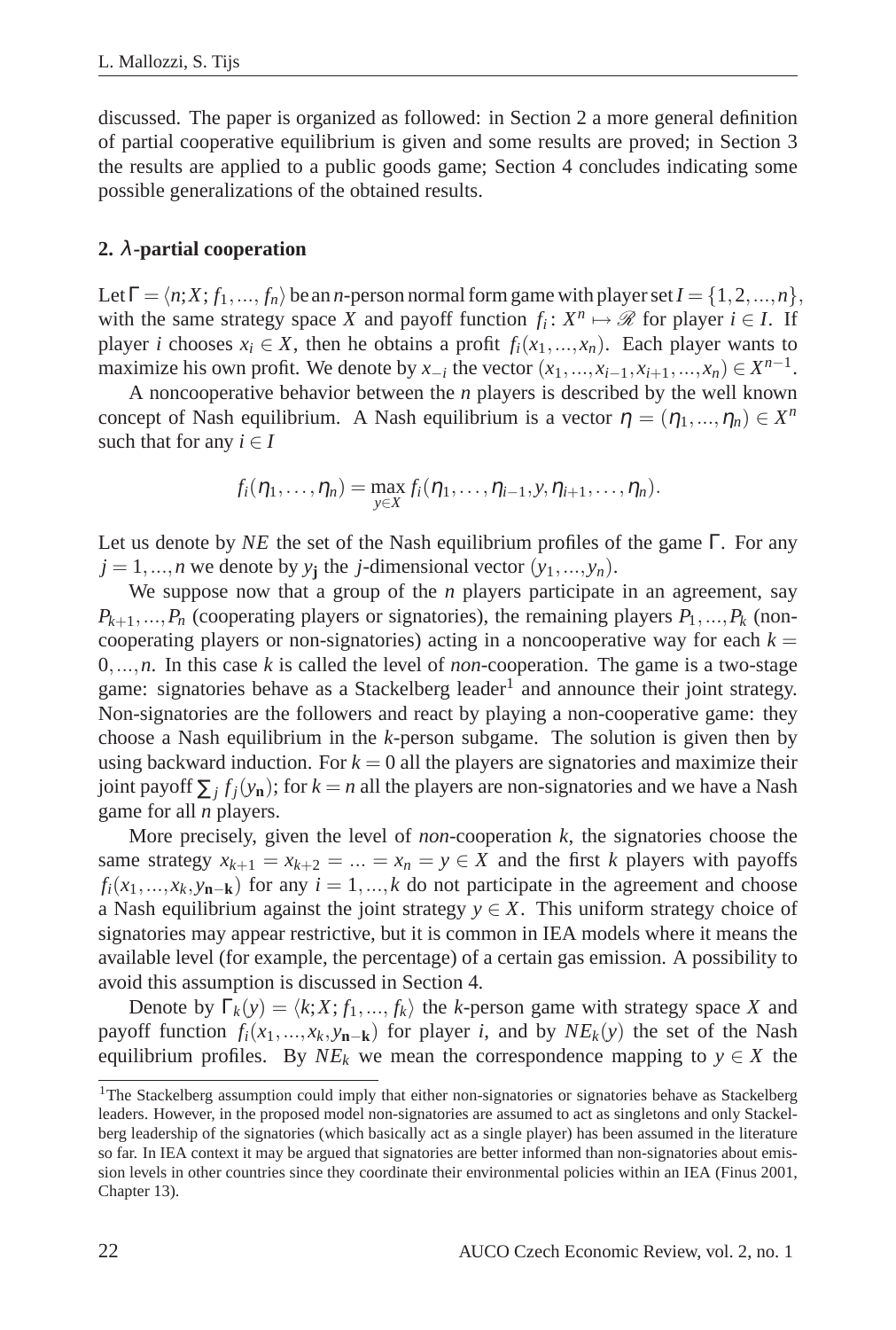set  $NE_k(y) \in X^k$ . If the game  $\Gamma_k(y)$  has a unique Nash equilibrium for any *y*, say  $(\eta_1(y),...,\eta_k(y))$ , the signatories  $P_{k+1},...,P_n$  maximize the joint profit function and solve the problem

$$
\max_{y \in X} \sum_{j=k+1}^{n} f_j(\eta_1(y), ..., \eta_k(y), y_{n-k}).
$$
\n(1)

**Definition 1.** *A vector*  $x(k) = (\eta_1(\xi), ..., \eta_k(\xi), \xi_{n-k}) \in X^n$  such that  $\xi$  solves the *problem* (1) *is called a partial cooperative equilibrium of the game*  $\Gamma$  *where*  $n - k$ *players sign the agreement.*

The definition of partial cooperative equilibrium has been given by Mallozzi and Tijs (2006) for symmetric potential games by considering the unique symmetric Nash equilibrium for non-signatories, together with an existence result. In this case the symmetry of the Nash equilibria allows to avoid coordination problems (Cooper and John 1988).

The uniqueness assumption of the Nash equilibrium  $(\eta_1(y),...,\eta_k(y))$  of the game  $\Gamma_k(y)$  not always occurs even in the symmetric case, as it is shown in the following example.

**Example 1.** Let us consider  $n = 4$ ,  $X_i = [0, 1]$ ,  $i = 1, 2, 3, 4$  and the following payoffs

$$
f_i(x) = (x_1 + x_2 + x_3 + x_4)^2 - 2x_i, \quad i = 1, 2
$$

$$
f_3(x) = (x_1 + x_2 + x_3 + x_4)^2 - 16x_3^2
$$

$$
f_4(x) = (x_1 + x_2 + x_3 + x_4)^2 - 24x_4^2.
$$

If two of the four players cooperate  $P_3$  and  $P_4$  by choosing  $x_3 = x_4 = y$ , the rest of the players choose a Nash equilibrium of the two-player game with payoffs

$$
f_i(x_1, x_2, y, y) = (x_1 + x_2 + 2y)^2 - 2x_i, \ i = 1, 2.
$$

For  $0 \le y \le 1/4$  there are two Nash equilibria profiles  $(0,0), (1,1)$  and for  $y > 1/4$ there is a unique Nash equilibrium profile  $(1,1)$ .

We deal now with the case where the non-signatories have multiple equilibria for a given decision of the signatories. Let us suppose that there is a rule to choose in the set of the non-signatories Nash equilibrium set, namely a selection of the correspondence *NE<sup>k</sup>* , that is a function

$$
\lambda: y \in X \mapsto (\lambda_1(y), ..., \lambda_k(y)) \in NE_k(y).
$$

This is a way to choose a profile in the set  $NE_k(y)$  for any  $y \in X$ . Then, the signatories  $P_{k+1},...,P_n$  solve the problem

$$
\max_{y \in X} \sum_{j=k+1}^{n} f_j(\lambda_1(y), \dots, \lambda_k(y), y_{\mathbf{n}-\mathbf{k}}). \tag{2}
$$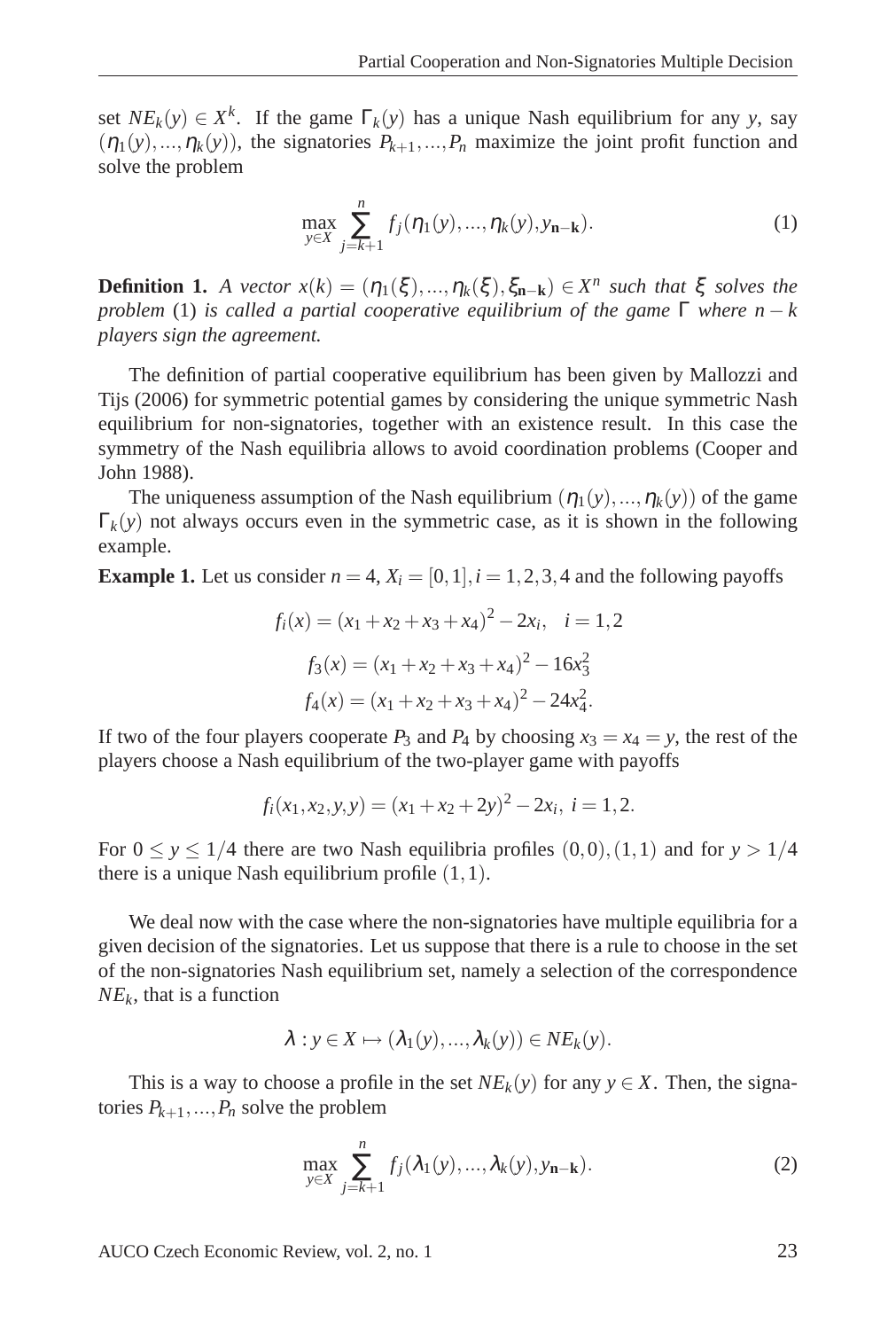**Definition 2.** *A vector*  $x(k) = (\lambda_1(\xi), ..., \lambda_k(\xi), \xi_{n-k}) \in X^n$  such that  $\xi$  solves the prob*lem* (2) *is called a* λ*-partial cooperative equilibrium of the game* Γ *where n*−*k players sign the agreement.*

Under the usual assumptions, common in practical situations, *X* compact subsets of Euclidean spaces and  $f_i$  continuous functions on  $X^n$  for all  $i = 1, ..., n$ , if there exists an upper semi-continuous selection  $\lambda$  of the correspondence  $NE_k$ , there is a  $\lambda$ -partial cooperative equilibrium with level of *non*-cooperation *k*.

In the following the special case of the max-selection is investigated.

#### **2.1 Max-selection**

Let us consider a partially ordered set *X* that is a set *X* on which there is a binary relation  $\preceq$  that is reflexive, antisymmetric and transitive. Recall that the function  $f_i(y_i, x_{-i})$  has increasing differences in  $(y_i, x_{-i})$  on  $X \times X^{n-1}$  for all *i* if for all  $y_i \in X$ and  $x'_{-i}, x''_{-i} \in X^{n-1}$  with  $x'_{-i} \prec x''_{-i}$ , the function  $f_i(y_i, x''_{-i}) - f_i(y_i, x'_{-i})$  is increasing in  $y_i$  (Vives 1999). If *f* is a differentiable function on  $\mathcal{R}^n$ , then *f* has increasing differences on  $\mathcal{R}^n$  if and only if  $\partial f / \partial x_i$  is increasing in  $x_j$  for all distinct *i* and *j* and all *x*. If *f* is a twice differentiable function on  $\mathcal{R}^n$ , then *f* has increasing differences on  $\mathcal{R}^n$  if and only if  $\partial^2 f / \partial x_i \partial x_j \ge 0$ , for all distinct *i* and *j*.

Fix now a level of *non*-cooperation *k* in the game  $\Gamma = \langle n; X; f_1, ..., f_n \rangle$ .

**Proposition 1.** *Let X be a closed real interval and f*1,..., *f<sup>n</sup> continuous functions on X*<sup>*n*</sup>. If  $f_i(y_i, x_{-i})$  has increasing differences in  $(y_i, x_{-i})$  on  $X \times X^{n-1}$  for all i, then the *set*  $NE_k(y_{n-k}) \neq \emptyset$  *for any y and a greatest and a least equilibrium point exist.* 

**Proof.** The game  $\Gamma_k(y)$  turns out to be a supermodular game (Vives 1999) and by Topkis' theorem the set of the Nash equilibrium profiles is a nonempty complete lattice with respect to the natural partial ordering  $\leq$  in  $\mathcal{R}^k$ .

By using Proposition 1 we consider the following *max-selection*

$$
\lambda(y) = \max\{\eta = (\eta_1, ..., \eta_k) : \eta \in NE_k(y)\}.
$$

**Proposition 2.** Let X be a closed real interval and  $f_1, ..., f_n$  continuous functions on *X*<sup>n</sup>. If  $f_i(y_i, x_{-i})$  has increasing differences in  $(y_i, x_{-i})$  on  $X \times X^{n-1}$  for all i, for each  $k = 2, \ldots, n$ , the function  $\overline{\lambda}$  *is upper semi-continuous on X.* 

**Proof.** Since  $f_1, \ldots, f_n$  are continuous functions on *X* closed real interval, the Nash equilibrium correspondence is sequentially closed at  $y \in X$  (Aubin and Frankowska, 1990), i.e. for any sequence  $(y_m)$  of *X* converging to  $y \in X$  and any sequence  $(\eta_m)$  of *X*<sup>*k*</sup> converging to  $\eta \in X^k$  such that  $\eta_m \in NE_k(y_m)$  for all  $m \in N$ , we have  $\eta \in NE_k(y)$ .

Let us consider  $y \in X$  and a sequence  $(y_m)$  converging to *y*. For any  $m \in \mathcal{N}$ , the sequence  $\overline{\lambda}(y_m) \in NE_k(y_m)$  is bounded. So, there exists a subsequence of  $\overline{\lambda}(y_m)$  converging to  $l = \limsup_{m} \lambda(y_m)$ . Since  $NE_k$  is closed,  $l \in NE_k(y)$  and by definition of  $\lambda$ we have  $l \leq \overline{\lambda}(y)$ , i.e.  $\limsup_{m} \overline{\lambda}(y_m) \leq \overline{\lambda}(y)$ , i.e.  $\lambda$  is upper semi-continuous at  $y$ .  $\Box$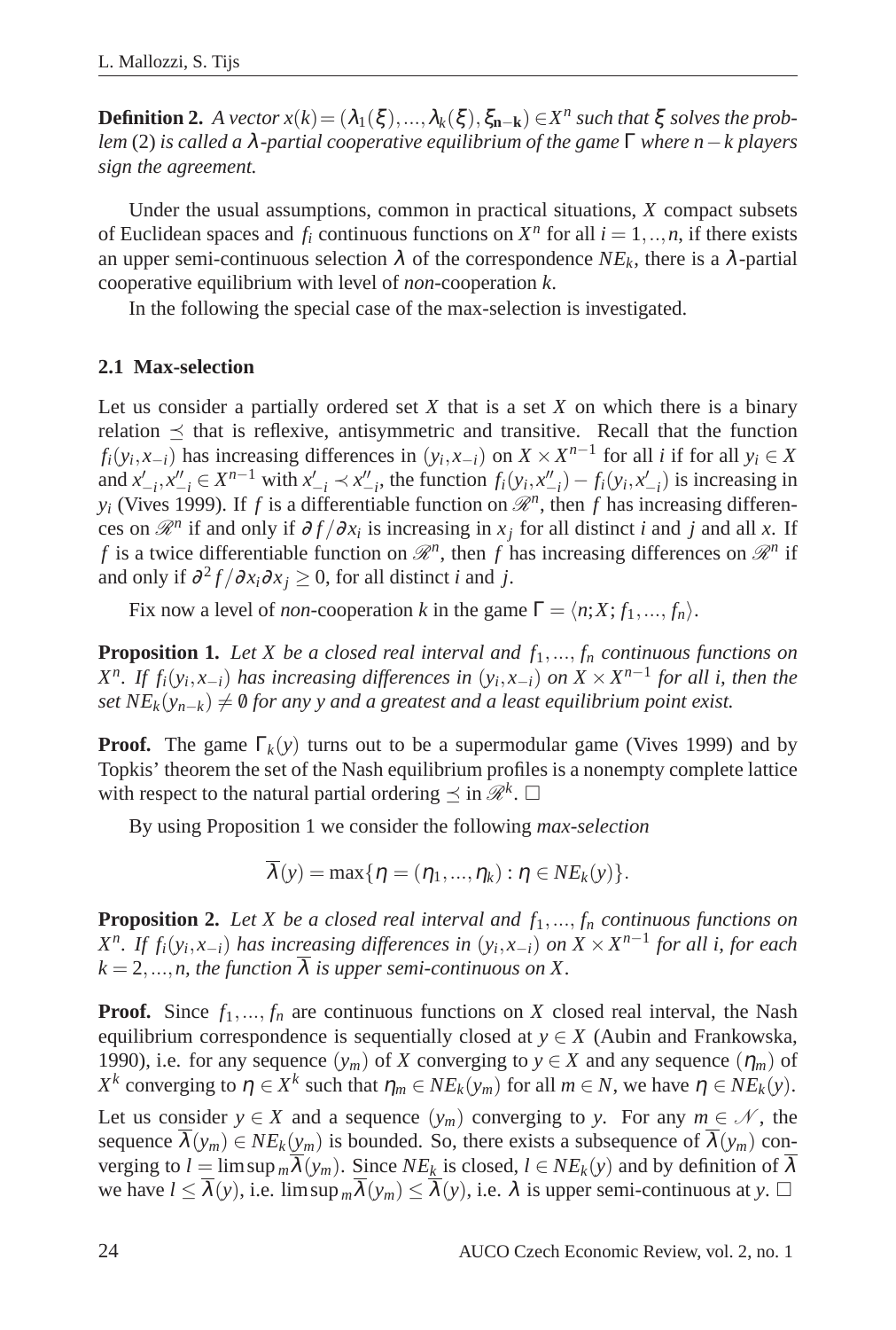Let us note that in Example 1, for  $k = 2$ , the max-selection is the constant function mapping to any  $y \in X$  the Nash equilibrium pair  $(1,1)$ .

As a consequence of Proposition 1 and Proposition 2 we have the following existence theorem.

**Theorem 1.** Let X be a closed real interval and  $f_1, \ldots, f_n$  continuous functions on *X*<sup>n</sup>. If  $f_i(y_i, x_{-i})$  has increasing differences in  $(y_i, x_{-i})$  on  $X \times X^{n-1}$  for all i, for *each*  $k = 2,...,n-1$ , there exists at least a  $\overline{\lambda}$ -partial cooperative equilibrium  $x(k) =$  $(\overline{\lambda}_1(\xi), ..., \overline{\lambda}_k(\xi), \xi_{\mathbf{n}-\mathbf{k}}) \in X^n$  *of the game*  $\Gamma$ *.* 

**Remark 1.** It is easy to find not upper semicontinuous selections. In Example 1, the *min-selection*

$$
\underline{\lambda}(y) = \min\{\eta = (\eta_1, ..., \eta_k) : \eta \in NE_k(y)\}
$$

is a selection of the Nash equilibrium correspondence that is not u.s.c.: for  $0 \le y \le 1/4$ we have  $\lambda(y) = (0,0)$  and for  $1/4 < y \le 1$  we have  $\lambda(y) = (1,1)$ . The two cooperating players  $P_3$  and  $P_4$  have to jointly maximize the function  $(f_3 + f_4)(1,1,y,y) = 2(2 +$  $(2y)^2 - 16y^2 - 24y^2$  for  $y > 1/4$ ,  $(f_3 + f_4)(0, 0, y, y) = 2(2y)^2 - 16y^2 - 24y^2$  for  $0 \le y \le 2$ 1/4, that is not u.s.c. at  $y = 1/4$  and a  $\lambda$ -partial cooperative equilibrium does not exist.

#### **3. Public goods game**

Let us consider a situation where *n* agents interact to consume a good having a "public" character, for example roadways (Mas-Colell et al. 1995, Ray and Vohra 1997, Yi 1997, Batina and Ihori 2005). There are *n* identical consumers of one public good. Each consumer can provide  $x_i \in X$  (*X* real closed interval) units of the public good at cost  $C_i(x_i)$  and enjoys a benefit depending on the total amount G of the public good  $B_i(G)$ . The usual assumptions in the twice differentiable case are the following for each *i*:

$$
C'_i\geq 0, B'_i\geq 0, C''_i\geq 0, B''_i\leq 0
$$

The consumer *i*'s utility is  $f_i(x_i, G) = B_i(G) - C_i(x_i)$ . The quantity *G* represents the public consumption. The simplest version of the public goods game assumes a linear technology constraint, which transforms one unit of private good into one unit of public good,  $G = \sum_{i=1}^{n} x_i$ .

The strategic form game  $\Gamma^{PG} = \langle n; X; B_1, ..., B_n, C_1, ..., C_n \rangle$  is called public goods game. Public goods games are examples of aggregative games (Corchon, 1994), i.e. the payoffs depend only on individual strategies and an aggregate of all strategies  $\sum_{i=1}^{n} x_i$ . In this case  $g(x_1,...,x_n) = \sum_{i=1}^{n} x_i$  is called aggregator function; usually *g* is a continuous increasing function of  $(x_1,...,x_n)$ .

In order to apply Theorem 1, if we require for the game Γ *PG* the increasing differences property, we would have  $\frac{\partial f_i^2}{\partial x_i \partial x_j} = B_i'' \ge 0$  against the usual assumption  $B_i'' \leq 0$ . So that in the game  $\Gamma^{PG}$  we would have linear benefit function  $B_i$  for each *i* and the utility functions separable in all variables.

A way out to have increasing differences property in a public goods game is to deal with non-linear technology constraint. We assume  $G = (\sum_{i=1}^{n} x_i)^2$ . In this case we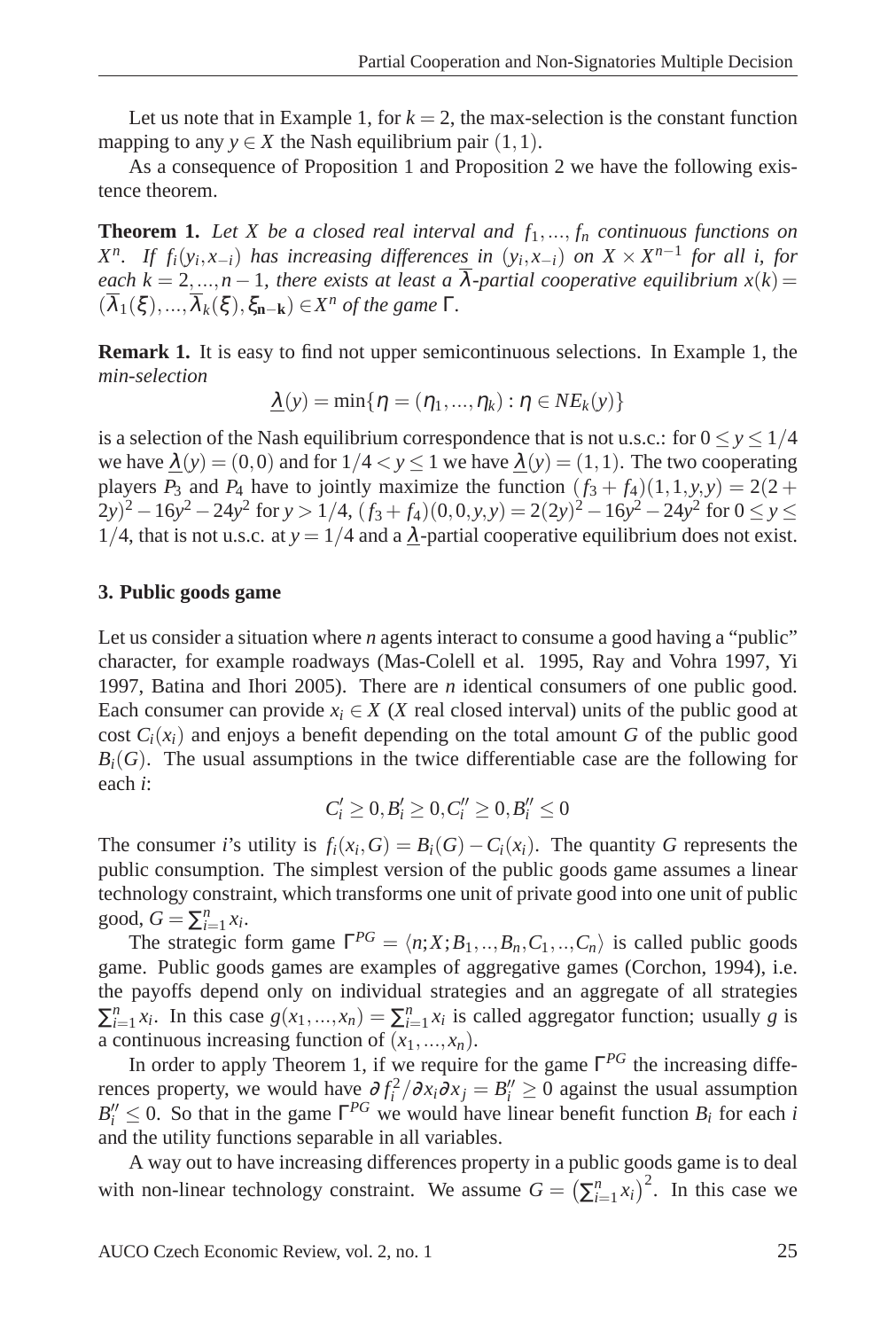can combine multiplicity and supermodularity in a special class of public good games, namely public goods games with linear benefit function *B<sup>i</sup>* for each *i*.

Let  $\Gamma^{PG}$  be a public goods game with  $G = (\sum_{i=1}^{n} x_i)^2$ ,  $B_i$  linear for each *i* and  $C_i'' \geq 0$  for each *i*. The game satisfies all assumptions of the Theorem 1 and we have the following existence result.

**Proposition 3.** *For any level of non-cooperation k there exists at least a* λ*-partial cooperative equilibrium*  $x(k) = (\overline{\lambda}_1(\xi), ..., \overline{\lambda}_k(\xi), \xi_{\mathbf{n}-\mathbf{k}}) \in X^n$  of the game  $\Gamma^{PG}$ .

The game in Example 1 is a public goods game with  $G = (\sum_{i=1}^{n} x_i)^2$ ,  $B_i(t) = t, i = 1, ...4$ ,  $C_1(t) = C_2(t) = 2t$ ,  $C_3(t) = 16t^2$ ,  $C_4(t) = 24t^2$ . The two cooperating players  $P_3$  and  $P_4$ jointly maximize the function

$$
(f_3 + f_4)(\overline{\lambda}_1(y), \overline{\lambda}_2(y), y, y) = 2(2 + 2y)^2 - 16y^2 - 24y^2
$$

being  $(\overline{\lambda}_1(y), \overline{\lambda}_2(y)) = (1,1)$  for any *y*. The  $\overline{\lambda}$ -partial cooperative equilibrium is then  $(1,1,1/4,1/4).$ 

For any  $y \in X$  and any  $i > k$ , since  $B'_i \ge 0$  we have

$$
\max_{\eta \in NE_k(y)} B_i \left( \sum_{j=1}^k \eta_j + (n-k)y \right)^2 - C_i(y) = B_i \left( \sum_{j=1}^k \overline{\lambda}_j(y) + (n-k)y \right)^2 - C_i(y),
$$

where  $\overline{\lambda}$  is the max-selection of the Nash equilibrium correspondence. So that the max-selection  $\overline{\lambda}$  is the best choice from the signatory point of view.

#### **4. Conclusion**

We investigated a partial cooperation approach between a group of the players who cooperate by choosing the same strategy; the rest of the players play a Nash equilibrium game. In the case where the set of the possible Nash equilibria for the non-cooperating players is not a singleton, we proposed a definition of partial cooperative equilibrium depending on a selection choice in the set of equilibria. We presented some results in the max-selection case. It could be interesting to develop further the study of  $\lambda$ -partial cooperation by using different selection choices besides the max-selection, in order to have existence of the  $\lambda$ -partial cooperative equilibrium and also properties useful in concrete applications as the public goods game.

In the proposed model the cooperative aspect of the partial cooperative equilibrium concept has been formalized by mean of the joint (common) strategy of the signatories. This model fits in the IEA framework where the signatory players are those countries signing the agreement and choosing the joint emission level (Finus 2001). It is possible to give a more general definition of partial cooperative equilibrium by assuming that the signatories choice is a vector  $y_{n-k} = (y_{k+1},..., y_n)$  having different components and maximize again their aggregate welfare

$$
\max_{y_{\mathbf{n}-\mathbf{k}} \in X^{n-k}} \sum_{j=k+1}^n f_j(\eta_1(y_{\mathbf{n}-\mathbf{k}}),..., \eta_k(y_{\mathbf{n}-\mathbf{k}}), y_{\mathbf{n}-\mathbf{k}}),
$$